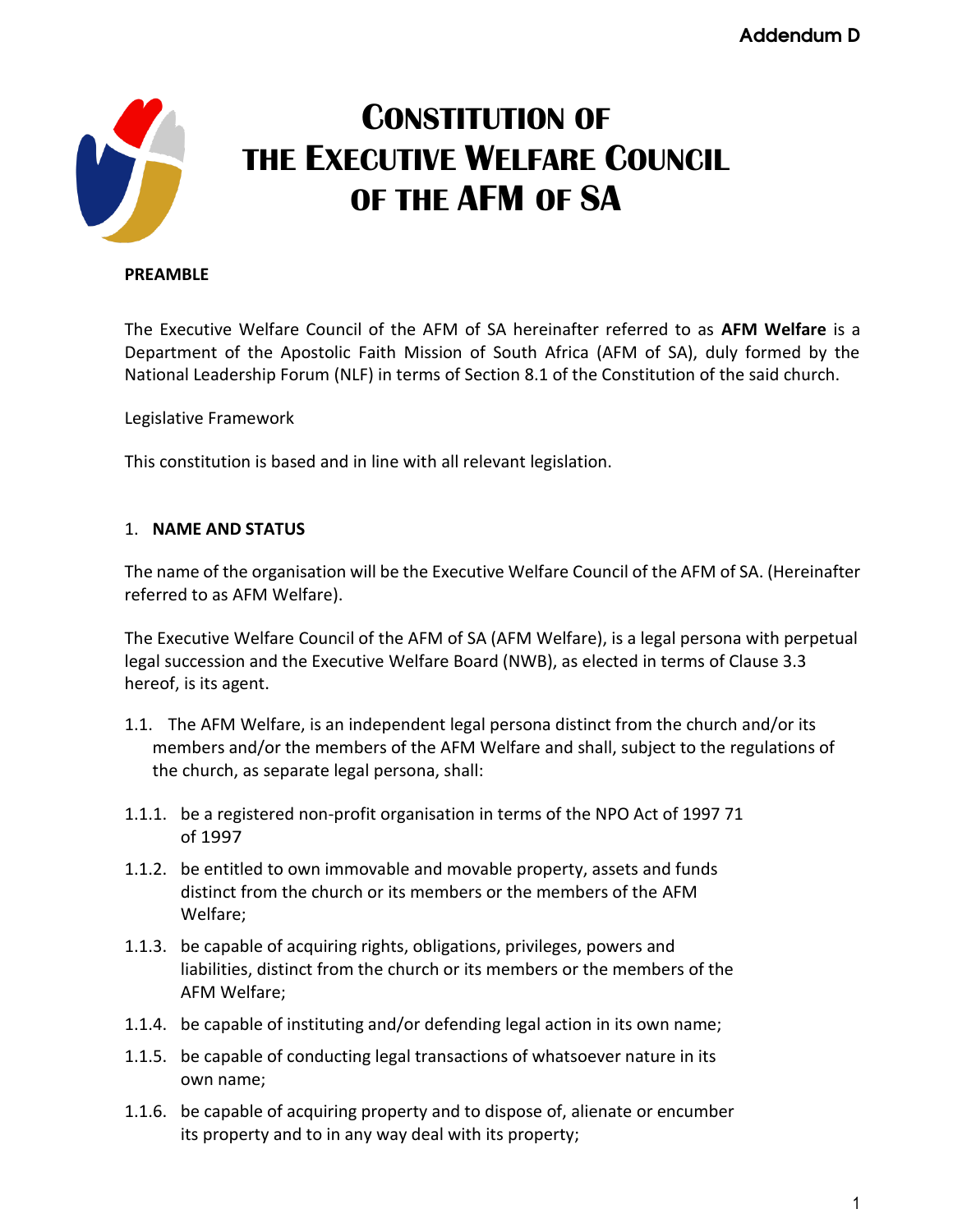- 1.1.7. be capable of employing;
- 1.2. The organisation will continue to exist even when its membership changes and there are different board members.
- 1.3. The National Welfare Board (NWB), has the competency to execute any legal transaction or any other action which might be necessary to fulfil the calling of the church in general and to conduct the business and affairs, and to exercise the powers, and to control the operations of the AFM Welfare on its behalf.
- 1.4. The National Welfare Board shall receive, administer and account for income, expenditure, assets and liabilities in accordance with the provisions of the National Financial Policy of the church and in accordance with the provisions of the NPO Act of 1997, of 1997.
- 1.5. The AFM Welfare Constitution should be aligned to the letter and spirit of the Constitution and Regulations of the AFM of SA

# 2. **OBJECTIVES OF THE EXECUTIVE WELFARE COUNCIL OF THE AFM OF SA (AFM Welfare)**

The Objectives of the AFM Welfare are to provide services to people in need of care and protection and this can be done through and with AFM Regions and local assemblies, AFM Institutions and other churches to enable them to more effectively serve the social needs of their communities. More specifically:

- 2.1. To empower local assemblies to become involved and serve their communities in ways that are within the means of that Assembly and that are appropriate to that community:
- 2.2. To promote and render services, as well as manage institutions for the older persons in the Church and in the broader community
- 2.3. To promote and render services to persons with disabilities in the Church and in the broader community
- 2.4. To promote and render family strengthening and child protection services including the management of institutions for children in need of care and protection in the Church and the broader community
- 2.5. To advise the National Leadership Forum (NLF) of the Church on social developmentrelated issues.
- 2.6. To represent the Church on social development-related issues to government, the wider welfare sector and to the public.
- 2.7. To sensitize and mobilize the assemblies to act as channels of hope concerning HIV & AIDS and other communicable diseases through prevention, early intervention and where applicable the management of other programmes and projects in communities.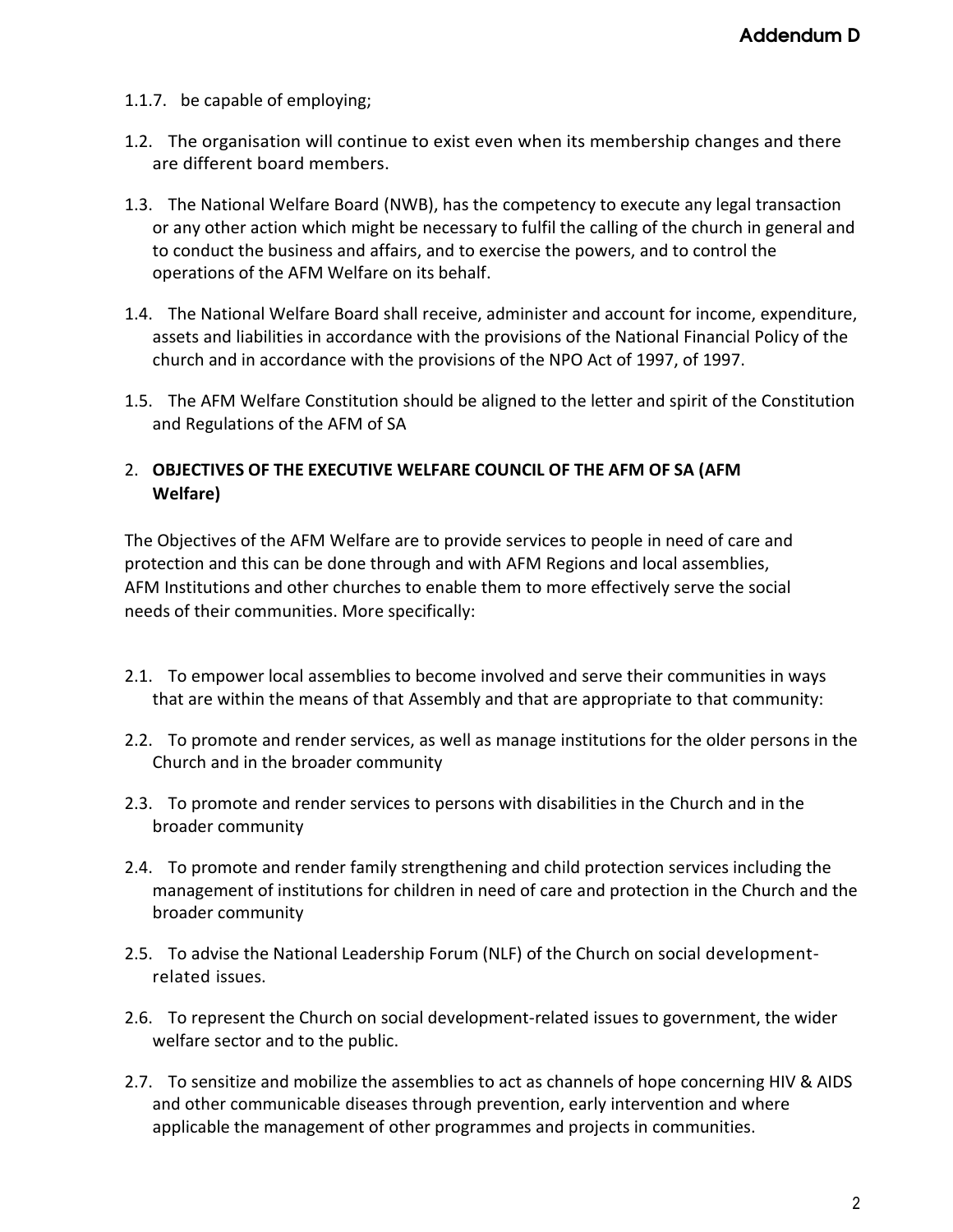- 2.8. To promote and provide support to persons that are affected by substance abuse and assist local assemblies and communities to render preventative services as well.
- 2.9. To promote and undertake any other activities which would promote the role of the Church in combating poverty, addressing unemployment and inequality.
- 2.10. To ensure the protection, respect, promotion and upholding the rights of all people in South Africa.

# 3. **GOVERNANCE STRUCTURES**

## **3.1. National Welfare Council (NWC)**

- 3.1.1 The NWC shall be constituted by:
- 3.1.1.1. Representatives from all AFM Regions and Networks;
- 3.1.1.2. All Affiliated Non-Profit Organisations (NPOs), programmes and projects;
- 3.1.1.3. Governing Structures of the AFM WELFARE Institutions and Projects
- 3.1.1.4. Members of the NWB as elected in terms of Clause 3.3.1.1 hereof.
- 3.1.1.5. AFM Welfare Staff members in an ex-officio (non-voting) capacity
- 3.1.2. Delegates from the above-mentioned structures shall attend the Annual General and Special Meetings of the NWC in a manner and in numbers as approved by the National Welfare Board.
- 3.1.3. The NWC will meet annually at a place and time determined by the Executive Welfare Board.
- 3.1.4. The quorum of the meeting shall be 30% of the determined representation as per clauses 3.1.1. and 3.1.2.
- 3.1.5. The functions of the National Welfare Council are as follows:
- 3.1.5.1. To consider any matters pertaining to social development services and to make appropriate decisions pertaining thereto;
- 3.1.5.2. To consider possible amendments to the constitution of the AFM WELFARE and to make appropriate decisions pertaining thereto;
- 3.1.5.3. To appoint qualified auditors in accordance to its financial policy and upon recommendation of the Executive Welfare Board;
- 3.1.5.4. To table, consider and approve reports received:
- 3.1.5.5. To meet at least once per year on the day before or during the AFM's National Conference or GBM.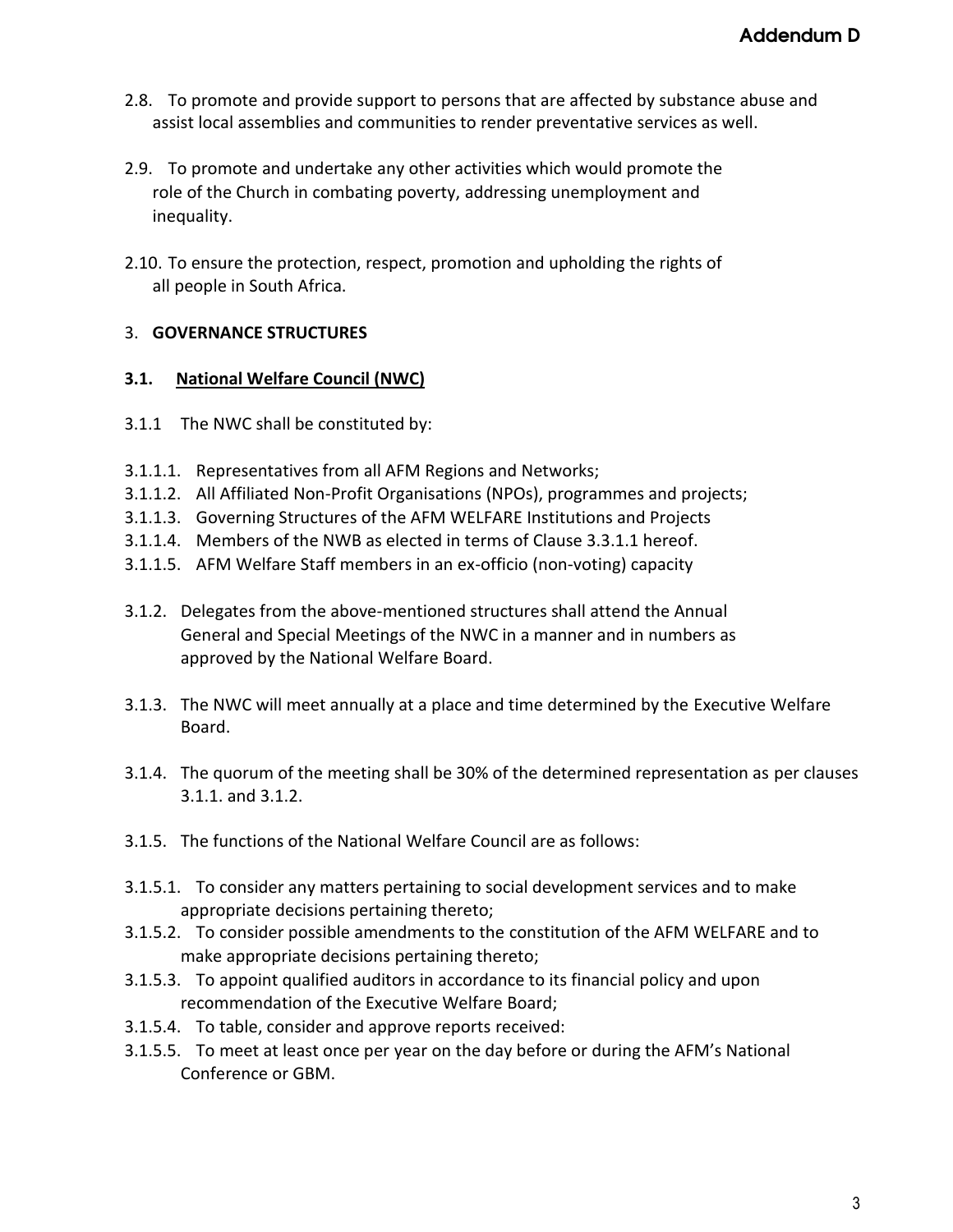# **3.2. The Executive Welfare Board (EWB)**

# 3.2.1. Composition

- 3.2.1.1. The EWB shall constitute of at least seven (7) members, as elected by the NWC for a period of four years.
- 3.2.1.2. The CEO and Deputy Directors employed by AFM WELFARE in ex-officio (non-voting) capacity
- 3.2.1.3. A secretariat (non-voting) may be appointed by the Board to support the Secretary
- 3.2.1.4. Persons co-opted to advise the Board on matters of concern to the AFM Welfare.
- 3.2.2. The functions of the Executive Welfare Board are:
- 3.2.2.1. To elect/appointment from within its own ranks a chairperson, vice-chairperson, secretary and treasurer.
- 3.2.2.2. To promulgate Board Charters, which allows for the establishment of various Board Committees with the purpose to promote good governance.
- 3.2.2.3. To raise funds and receive contributions on behalf of the AFM Welfare.
- 3.2.2.4. To manage the affairs of AFM Welfare in accordance with the provisions of Clauses 1.1 to 1.4 hereof and exercise all powers granted in terms thereof.
- 3.2.2.5. To appoint the CEO and Deputy Directors on terms and conditions as they deem fit.
- 3.2.2.6. To determine the affiliation fees on an annual basis.
- 3.2.2.7. Ensures that a procedure manual is developed for the management all its Institutions and other sub-structures.

# 3.2.3. Rules for EWB meetings:

- 3.2.3.1. Regular meeting will be held, but at least four (4) per year.
- 3.2.3.2. A quorum must be present for a Board meeting to take place.
- 3.2.3.3. A quorum shall be any number of members more than half of the members of the Board.
- 3.2.3.4. Decisions of the Board will be made by a majority decision of the members present at a properly constituted meeting of the Board.
- 3.2.3.5. Proper records shall be kept of the proceedings of the Board by the secretariat.
- 3.2.3.6. Minutes of the proceedings of meetings shall be submitted to the Board for approval.

# 3.2.4. Powers and Limitations

- 3.2.4.1. The National Welfare Board may authorise any person or persons to take any action on its behalf.
- 3.2.4.2. Any powers of the Executive Welfare Board may for such periods and under such conditions as it may deem fit, be delegated to or withdrawn from persons mentioned in point 3.1.4.1.
- 3.2.4.3. The Executive Welfare Board will mandate the management team led by the Chief Executive Officer (CEO) to manage the affairs of AFM Welfare
- 3.2.4.4. Should a vacancy occur on the Board, the National Welfare Board will appoint another person in the interim. Such an appointment shall be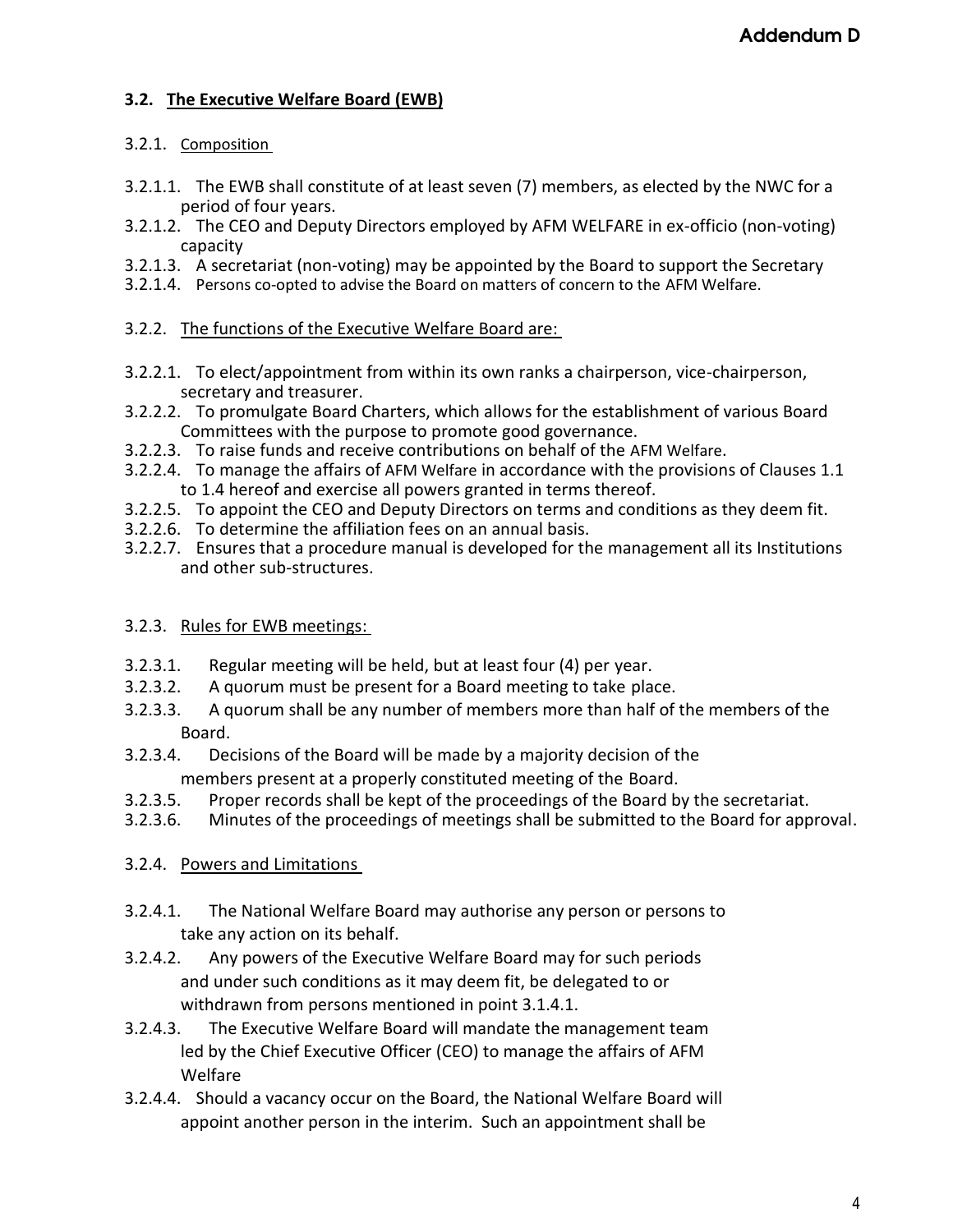ratified by the NWC at its next meeting.

- 3.2.4.5. Neither the income nor the fixed or movable assets of AFM Welfare are distributable to any of the members of the Board.
- 3.2.4.6. Members of the Board do not have rights to any of the AFM Welfare properties and shall not receive any benefit from the income or assets of the AFM Welfare. This excludes the payment of fees for services rendered by a member of the Board.
- 3.2.4.7. Funds may only be invested with registered financial institutions, which are listed in Section 1 of the Financial Institutions (Investment of Funds) Act, 1984.
- 3.2.4.8. No members of Executive Welfare Board shall be liable for any damages or loss due to or resulting from any action taken during the execution of their duties, except where such damages or loss can be attributed to, or resulting from intentional dishonesty and gross negligence on the part of such a member of AFM Welfare.

# 3.3. **Institutions, Projects and Affiliated Organisations.**

- 3.3.1. The Board has oversight over the management of the AFM Welfare Institutions and Projects in accordance with the approved Rules and Procedures, which are deemed to be in line with the AFM Welfare Constitution.
- 3.3.2. The Board will appoint the Steering Committees for each Institution and where applicable of Projects to oversee and assist with its operations and which shall reflect the interests and demographics of its stakeholders.
- 3.3.3. The Board will approve the budgets and monitor the financial affairs of all Institutions and projects under its control.
- 3.3.4. The Board will ensure the appointment the senior personnel at each Institution and Project in consultation with the relevant Steering Committee.
- 3.3.5. The audited financial reports of Institutions will be incorporated into the annual financial statements and reports of the AFM Welfare.

# **4. INCOME AND PROPERTY**

- 4.1 The services of the organisation may be funded through government funding as well as income development activities throughout South Africa
- 4.2. The organisation will keep a record of everything it owns.
- 4.3. The organisation may not give or donate any of its money or property to its members or office bearers.
- 4.4. A member of the organisation may only claim actual expenses incurred on behalf of the organisation.
- 4.5. Members or office bearers of the organisation do not have rights nor claims over assets belonging to the organisation.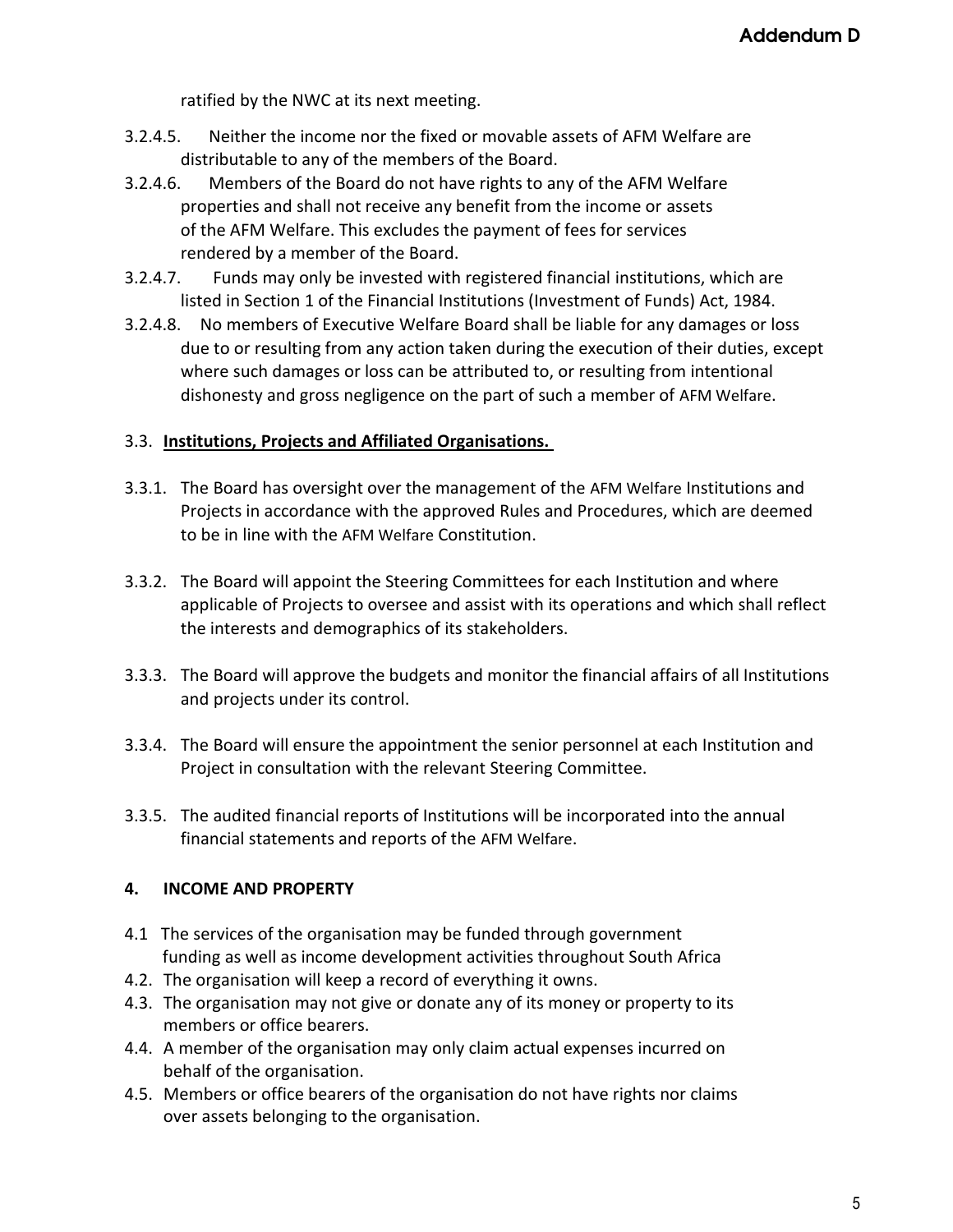## **5. FINANCIAL MATTERS**

## 5.1 **Bank Account**

5.1.1 The Board will authorise the CEO and the management team to open a bank account(s) at a registered bank.

5.1.2 All cheques and all authorisations for withdrawals from the account will be signed by at least two of three duly authorised persons.

# 5.**2 Investment of funds**

5.2.1. Funds may only be invested with registered financial institutions.

## 5.3 **Financial Year**

5.3.1 The Financial Year of the AFM Welfare will be from 1 April to 31 March.

## 5.4 **Financial Reports**

- 5.4.1 The financial section of the AFM Welfare shall keep proper financial records.
- 5.4.2 The financial section shall provide regular financial reports for the approval of the Executive Welfare Board.

5.4.3 The Board shall receive properly audited financial reports annually from all committees under its jurisdiction, and shall submit such report to the National Welfare Council for consideration and approval.

# 5.5 **Appointment of an Auditor**

5.5.1. An auditor appointed annually by the AFM Welfare, will audit the financial records of the AFM Welfare annually. These Reports will be submitted to the Board for their consideration before it is approved at the AGM.

# 5.6 **Registration of Assets**

5.6.1 All AFM Welfare assets shall be registered in the name of the Executive Welfare Council of the AFM of SA.

5.6.2 Two or more members shall be duly authorised by the Board to sign all documents relating to property transactions.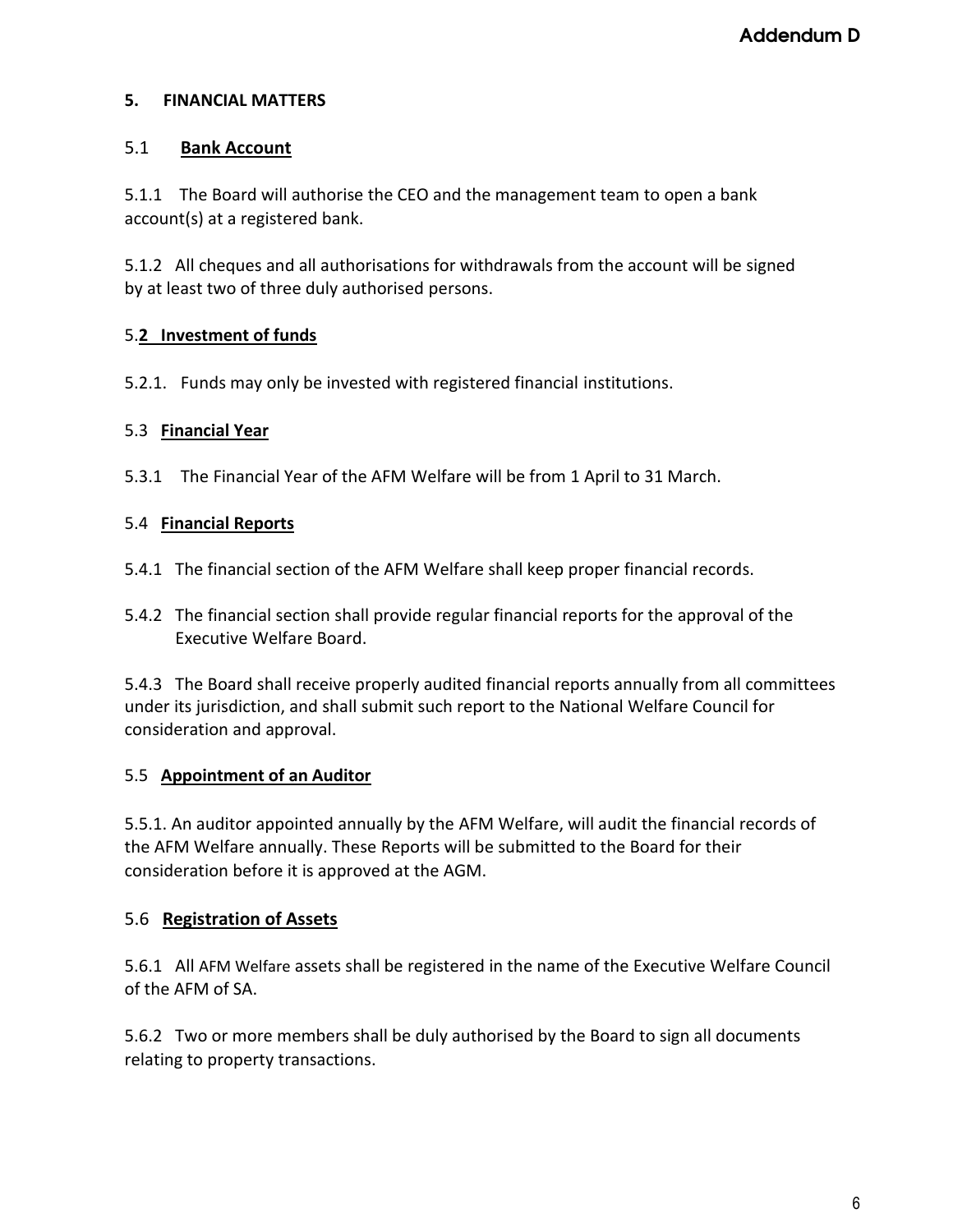## **6. AMENDMENTS TO THE AFM WELFARE CONSTITUTION**

- 6.1 The AFM Welfare constitution may be amended by a two-thirds majority decision of a duly constituted meeting of theNWC.
- 6.2 One-month notice shall be given to the members of the NWC of the intention to hold a meeting to amend the constitution. This notice shall specify the nature of the amendment(s) proposed.
- *6.3* The amended constitution will be submitted to the National Leadership Forum of the AFM for their approval.
- 6.4 The amended constitution as well as the minutes of the meeting where the decision was taken, will thereafter be forwarded to the Chief Directorate for Non-Profit Organisations in Pretoria for their approval.

## **7. DISSOLLUTION OF THE AFM WELFARE AND DISPOSAL OF ASSETS**

- *7.1* One-month notice shall be given to the members of the NWC of the intention to hold a meeting to dissolve the AFM WELFARE.
- *7.2* The NWC may resolve that the AFM WELFARE be dissolved by a two-thirds majority decision of the NWC.
- 7.3 The decision by the NWC to dissolve the AFM Welfare, will be forwarded to the National Leadership Forum of the AFM for their approval, amendment or rejection.
- 7.4 The decision to dissolve the AFM Welfare, if so, approved by the NLF, will be forwarded to the Directorate for Non-Profit Organisations in Pretoria within two weeks of the decision of the National Leadership Forum of the AFM for their attention.
- 7.5 Upon dissolution and after all the liabilities have been met, the AFM Welfare will donate any of its remaining assets to an organisation which has similar goals, and that is registered as an NPO.

## **8. DEFINITIONS OF TERMS**

- i. EXECUTIVE WELFARE COUNCIL OF THE AFM OF SA: The Legal Persona, which promotes, executes and controls welfare work in its broadest sense within the Church and the communities it serves.
- ii. THE EXECUTIVE WELFARE BOARD (EWB): The Board consisting of elected independent members as well as the AFM Welfare CEO and deputy directors serving the Board in ex-officio (non-voting) capacity.
- iii. THE NATIONAL WELFARE COUNCIL: A body with legislative power representing all the Members (Affiliates), AFM Regional Welfare Committees, Institutional and